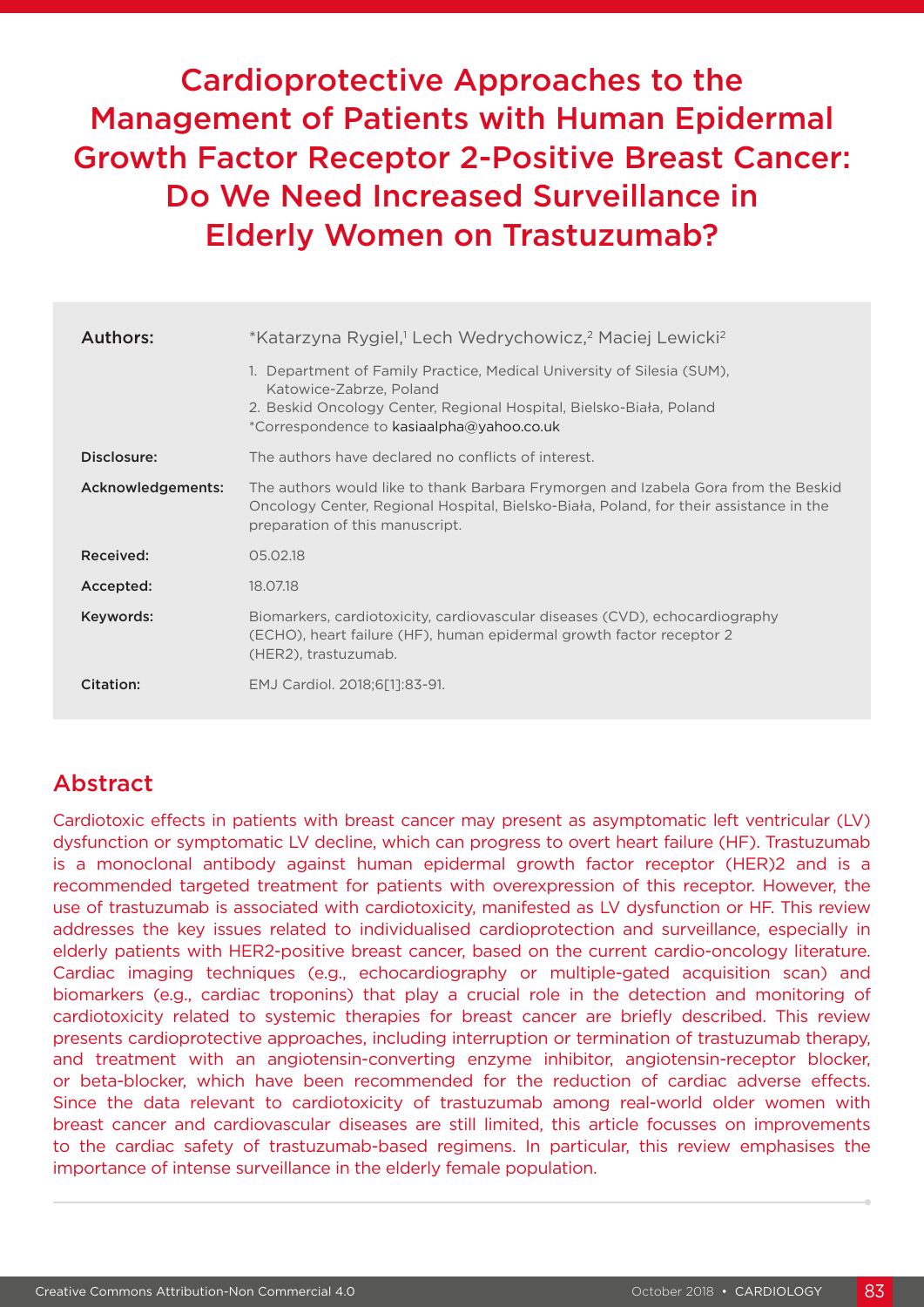#### INTRODUCTION

Due to recent advances in antineoplastic treatment for breast cancer, cancer-related mortality has substantially decreased. However, several systemic therapies have contributed to cardiac complications that adversely influence patient outcomes.<sup>1</sup> In patients with human epidermal growth factor receptor (HER)2-positive breast cancer, treatment with trastuzumab and anthracyclines has been associated with short and long-term cardiotoxicity. Therefore, reducing the negative impact of these antineoplastic agents on the cardiac condition, via early detection, immediate treatment, and regular monitoring, is a key objective in breast cancer management, particularly among elderly patients who often present with pre-existing cardiovascular disease (CVD). In a real-world hospital setting, female patients aged ≥65 years diagnosed with breast cancer have been considered to be candidates for systemic therapy if the expected advantages of such a therapy would outweigh the risks (e.g., cardiac adverse effects).<sup>1</sup> It has been estimated that approximately 15–25% of breast cancers consist of HER2-positive tumours.<sup>1</sup> Trastuzumab (Herceptin®; Roche Holding AG, Basel, Switzerland) is a humanised monoclonal antibody that binds to the extracellular domain of HER2 and targets the HER2 signalling pathway.1,2 Herceptin is a targeted anticancer therapy that was approved for clinical use in 1998 and can be used concurrently or sequentially with systemic chemotherapy (CHT), leading to the improvement of disease-free survival and overall survival of women with HER2-positive breast cancer, both in early and metastatic stages.2

However, trastuzumab can also cause treatmentinduced cardiotoxicity, which manifests mostly as a decline in left ventricular ejection fraction (LVEF) (often asymptomatic) or abnormal cardiac function that may progress to overt heart failure (HF).<sup>2</sup> For instance, according to some clinical studies, cardiotoxic side effects occurred in up to 27% of patients who received trastuzumab concurrently with anthracyclines, which are highly cardiotoxic agents, but in <13% of those who received trastuzumab with paclitaxel.3 Cardiotoxicity related to trastuzumab and anthracyclines, as well as to other

anticancer therapies, remains a serious concern.4 Therefore, the key goal is to improve the cardiac safety of trastuzumab. This may require a more intense surveillance in elderly patients compared with their younger counterparts. For this reason, in older women (who often present with multiple morbidities and have a greater incidence of cardiomyopathy and HF), routine surveillance should be optimised (e.g., via a vigilant diagnostic approach and the implementation of more aggressive cardioprotective measures, including pharmacologic and non-pharmacologic modalities, such as dietary, educational, or lifestyle-related strategies). $1,4$  This is consistent with recent findings from the HERA trial,<sup>5</sup> which have shown that cardiotoxicity events associated with trastuzumab were less severe when patients were screened in a very strict manner for pre-existing cardiac conditions.<sup>5</sup> Furthermore, the final analysis of the HERA trial, including 11 years of follow-up of trastuzumab after adjuvant CHT in patients with HER2-positive early breast cancer, revealed that 1 year of adjuvant trastuzumab treatment after CHT significantly improved long-term disease-free survival, while 2 years of trastuzumab treatment had no additional benefit.5

### MECHANISMS UNDERLYING TRASTUZUMAB-INDUCED **CARDIOTOXICITY**

The mechanism underlying trastuzumab-induced cardiotoxicity remains unclear. Oxidative stress and the production of highly toxic free radical molecules are thought to be the main culprits for the induction of myocyte injury. In addition, it has been suggested that blockage of HER2 receptors can contribute to trastuzumabinduced cardiotoxicity because HER2 receptors are expressed on cardiac myocytes and play a crucial role in embryonic cardiac development, as well as growth and repair of the heart muscle in adult life.<sup>4</sup> Cardiotoxicity due to trastuzumab is mostly reversible and not dose dependent. The effects of trastuzumab are characterised as type 2 CHT-related cardiac dysfunction. In contrast, drugs commonly used in therapy with anthracyclines, such as doxorubicin, represent a type 1 CHT-related cardiac dysfunction, manifested as an irreversible, dose-dependent myocardial damage.4 It should be highlighted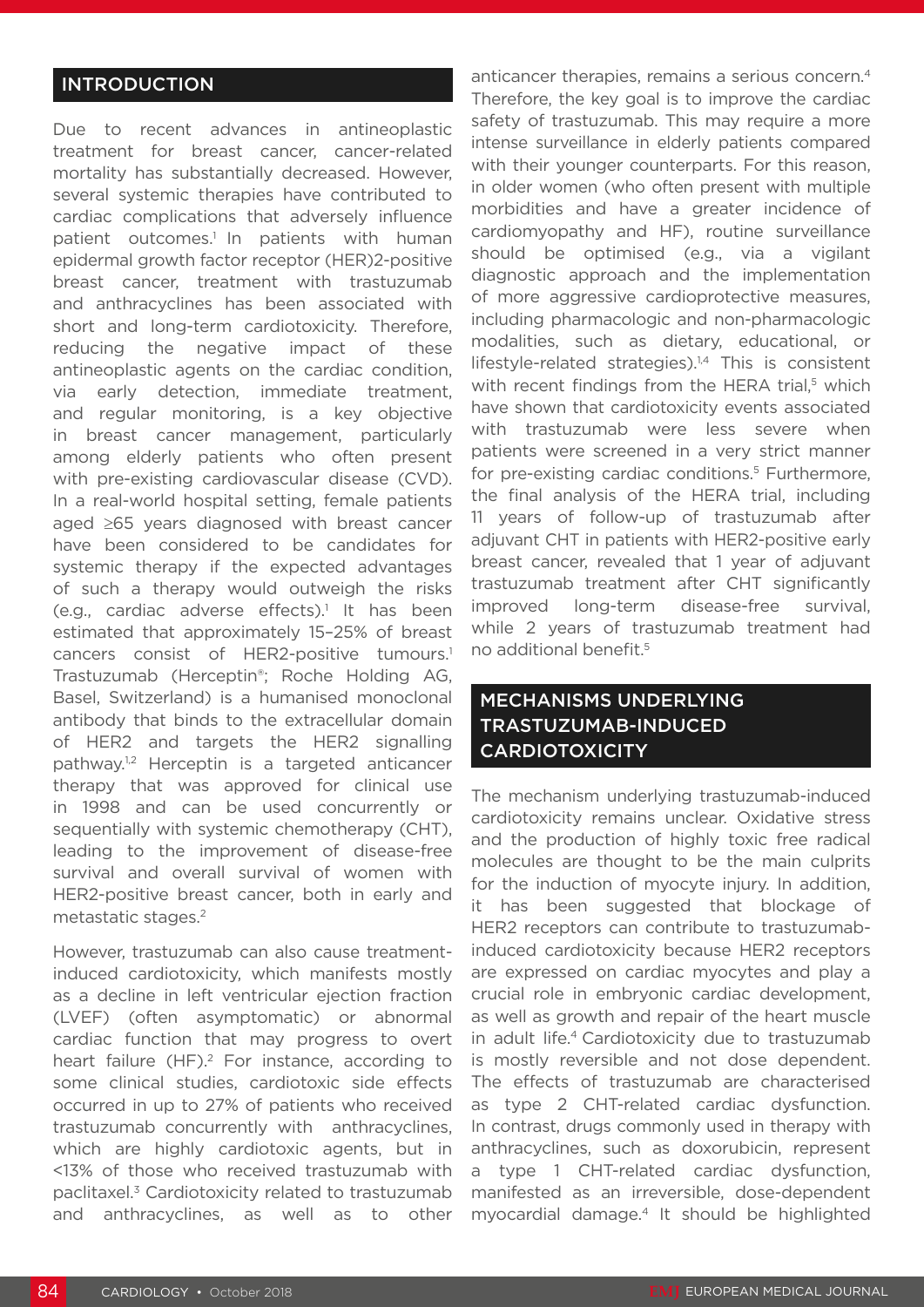that the highest risk of cardiotoxicity induced by trastuzumab occurs in cases of concurrent treatment with anthracycline-based regimens in patients presenting with advanced age, Type 2 diabetes mellitus, decreased glomerular filtration rate, low baseline LVEF, arterial hypertension, or pre-existing CVD.<sup>2-4</sup>

Trastuzumab-induced cardiotoxicity can negatively interfere with a recommended course of anticancer treatment. Under these circumstances, it has been recommended to monitor LVEF before starting trastuzumab therapy (at baseline), every 3 months during the treatment course, and then 6 months after treatment completion.<sup>1</sup> While the risk of overt HF during treatment with trastuzumab is rather low (1–4% of patients), asymptomatic decline of LVEF is much more frequent (7–19% of patients) according to the results of recent clinical trials.<sup>2,5</sup> It should be underscored that in the hospital setting the rates of cardiac side effects are even higher, especially in elderly women with CVD or risk factors for such cardiovascular comorbidities.1,3,6 In daily clinical practice, this discrepancy can be even more aggravated because such patients have often been excluded from participation in randomised clinical trials (RCT).

Moreover, it should be underscored that the cardiotoxicity secondary to trastuzumab exposure is dose-independent, meaning that it can unpredictably escalate to HF. However, if promptly detected and adequately treated, this condition is usually reversible.7 Additionally, it has been found that after the resolution of trastuzumab-induced cardiac adverse effects, trastuzumab therapy can be restarted following the implementation of a standard therapy for HF under close supervision of a consulting cardiologist.7 In addition, since a commonly used CHT regimen containing anthracyclines predisposes a patient to trastuzumab-induced cardiotoxicity, the incidence of adverse cardiac effects is highest when anthracyclines and trastuzumab are administered concurrently. In contrast, cardiotoxicity declines as the time period between anthracycline and trastuzumab administration increases and, when trastuzumab is used in sequence (after completing a course of CHT with anthracyclines).<sup>8</sup>

# CARDIOTOXICITY OF TRASTUZUMAB IN ELDERLY PATIENTS: IMPORTANT CONSIDERATIONS

In general, in the older population (>65 years of age), biological characteristics of breast cancer, including hormone receptor (HR) positivity, low mitotic rate, low nuclear grade, rare *p53* gene mutations, and relatively infrequent overexpression of epidermal growth factor receptor or HER2, are often more favourable than in younger patients.<sup>9,10</sup> However, in spite of that, mortality rate remains higher in older versus younger women, $11$  and this can be due to the different behaviour of tumours in elderly patients or a possible risk of death from comorbid diseases.9,10

Trastuzumab therapy should be considered for elderly patients with early-stage breast cancer (e.g., HER2-positive and HR-negative or HER2-positive and HR-positive with lymph node invasion) and with more advanced malignancy, but the cardiotoxicity of the treatment must always be paramount.<sup>12-14</sup> According to a study that assessed standard CHT with or without trastuzumab in patients with metastatic breast cancer, it was revealed that cardiac dysfunction (New York Heart Association [NYHA] Class III or IV) was recorded in 16% of patients using anthracycline, cyclophosphamide, and trastuzumab, compared to 3% of those who were treated only with anthracycline and cyclophosphamide. In addition, in this trial, NYHA Class III or IV was reported in 2% of female patients receiving paclitaxel and trastuzumab, compared to 1% of those who were treated with paclitaxel alone.<sup>15</sup>

In the landmark study NSABP B-31,<sup>16</sup> which compared anthracycline and cyclophosphamide, followed by paclitaxel with anthracycline and cyclophosphamide, followed by trastuzumab and paclitaxel, the participants had HER2 positive and node-positive breast cancer, and normal post-CHT LVEF (as per multiple-gated acquisition [MUGA] scan evaluation). In this study population, the incidence of adverse cardiac events was 4.1% in the trastuzumab group compared to 0.8% in the control group after 3 years, and 4.0% versus 1.3%, respectively, at 7 years of follow-up.<sup>16</sup> Similarly, in the NCCTG N9831 trial, $17$  which also evaluated the efficacy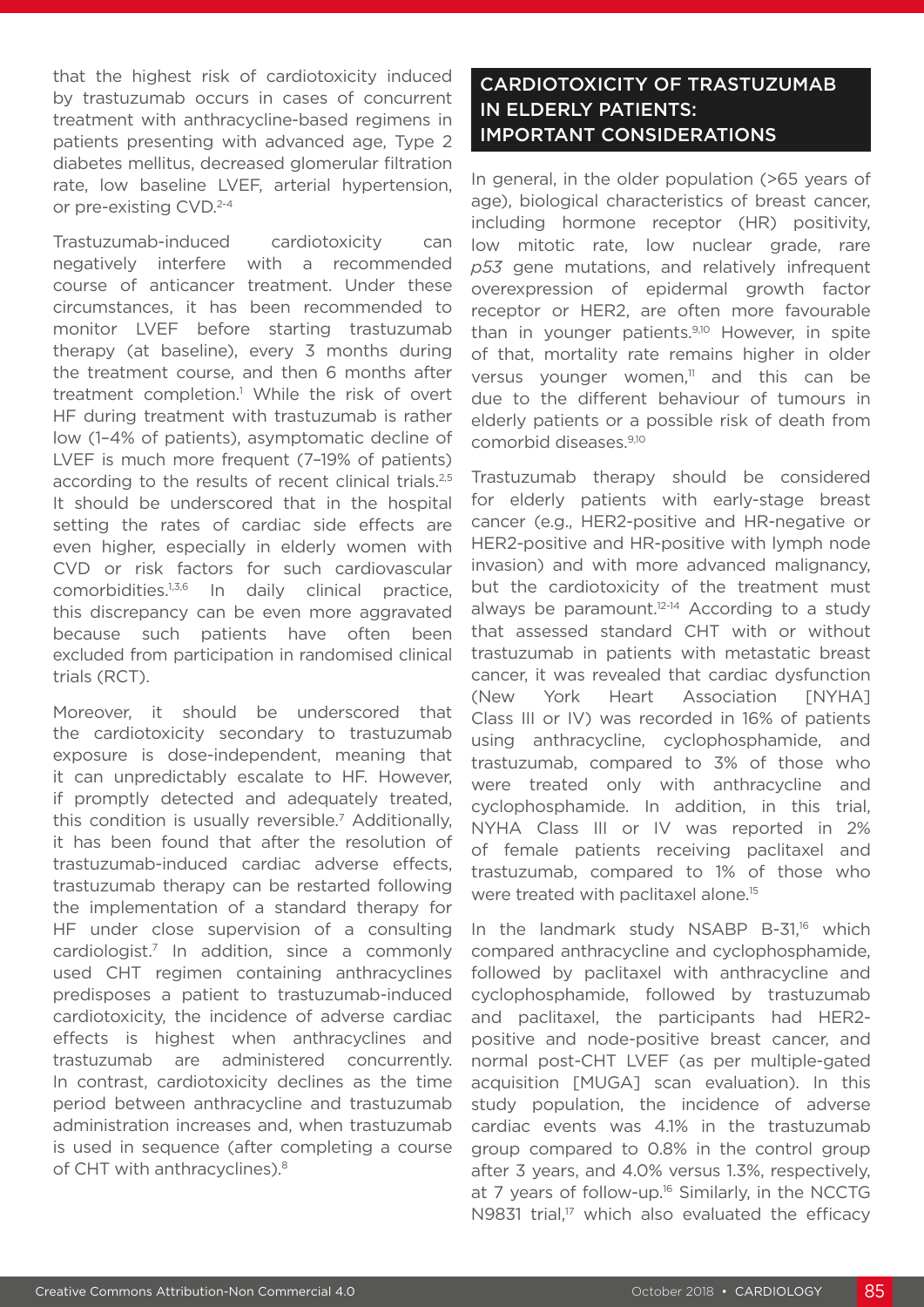and safety of trastuzumab in addition to paclitaxel after anthracycline (doxorubicin) and cyclophosphamide CHT, the rates of HF in the trastuzumab versus control groups were 3.8% versus 1.3%, and 2.3% versus 0.9%, respectively.

According to the results of a meta-analysis of eight RCT, which addressed the use of trastuzumab for non-metastatic or locally advanced breast cancer, the incidence of symptomatic HF ranged from 0.8–14.2% among trastuzumab-treated patients, compared to 0.2-4.1% in the control group.<sup>18</sup> Based on data from a European cancer registry, in which 32.6% of patients were ≥60 years of age, the cumulative risk of trastuzumab-related cardiotoxicity for the females >70 years old compared with the younger patients was 6.4% versus 1.3% after 1 year, 9.8% versus 2.0% after 2 years, and 9.8% versus 2.2% after 3 years of treatment, respectively.19 This is concurrent with the USA cancer registry that included trastuzumab-treated HER2-positive metastatic breast cancer patients, in which the incidence of HF for women >75 years old was 3.2%, between 65 and 74 years was 1.9%, and <65 years of age was 1.5%.<sup>20</sup> Convergent with these results, in a group of German females who were taking trastuzumab in an adjuvant setting, the frequency of decline in LVEF or an overt HF was 3.7% in the subgroup of women <65 years of age, 3.9% in the patients between 65 and 69 years of age, and 5.7% in the women ≥70 years of age.<sup>21</sup>

In general, several studies have revealed that trastuzumab, with or without anthracyclines, contributed to a risk of acquiring HF that can be estimated as two-fold higher than that occurring in patients who did not receive trastuzumab therapy.<sup>22</sup> It should be underscored that the hospital-based studies take into consideration many elderly patients, treated daily in clinical practice, who otherwise would have been excluded from RCT. Since the mortality rate 5 years after diagnosis of HF is about 50% in patients >65 years, a close surveillance of early HF symptoms and LV function in this elderly breast cancer population treated with trastuzumab is critically important.<sup>22</sup>

ADVANTAGES OF USING CARDIAC BIOMARKERS FOR EARLY IDENTIFICATION OF MYOCARDIAL INJURY IN PATIENTS WITH HUMAN EPIDERMAL GROWTH FACTOR RECEPTOR 2-POSITIVE BREAST CANCER TREATED WITH TRASTUZUMAB OR ANTHRACYCLINES

Recently, cardiac biomarkers have been investigated for their potential as early detectors of anticancer therapy-induced cardiotoxicity. While the role of biomarkers in monitoring anthracycline toxicity is generally well understood, substantial uncertainty remains regarding their role in monitoring targeted HER2 anticancer treatments. Cardiac troponins and N-terminal pro-B-type natriuretic peptide (BNP) are gaining interest in monitoring cardiac toxicity with trastuzumab.<sup>23</sup> There is some variability among biomarker studies, especially regarding the sensitivity or specificity of the biomarker assays and reference ranges for normal versus abnormal results. However, despite these issues, there is an agreement that troponin I predicts early, but not late, cardiac events induced following trastuzumab administration after anticancer regimens that contain anthracyclines. Moreover, troponin increases may illustrate cardiac damage due to anthracyclines rather than trastuzumab-induced myocardial injury.23 Therefore, troponin levels can serve as biomarkers of susceptibility to cardiotoxicity during the early period of trastuzumab therapy, especially in patients with HER2-positive breast cancer who have recently received CHT regimens with anthracyclines.<sup>23</sup> In addition, elevation of the troponin levels would enable an immediate introduction of preventive measures before the onset of functional LVEF deterioration. For this reason, cardiac troponin I (cTnI) and T (cTnT) can be used as biomarkers of myocardial injury in a population with HER2-positive breast cancer,23 as illustrated in recent research trials. For instance, in a study by Cardinale et al., $23$ the plasma levels of cTnI patients with different types of neoplasms who received high doses of CHT were measured after each CHT cycle. The study participants were divided into troponin positive (cTnI+) and troponin negative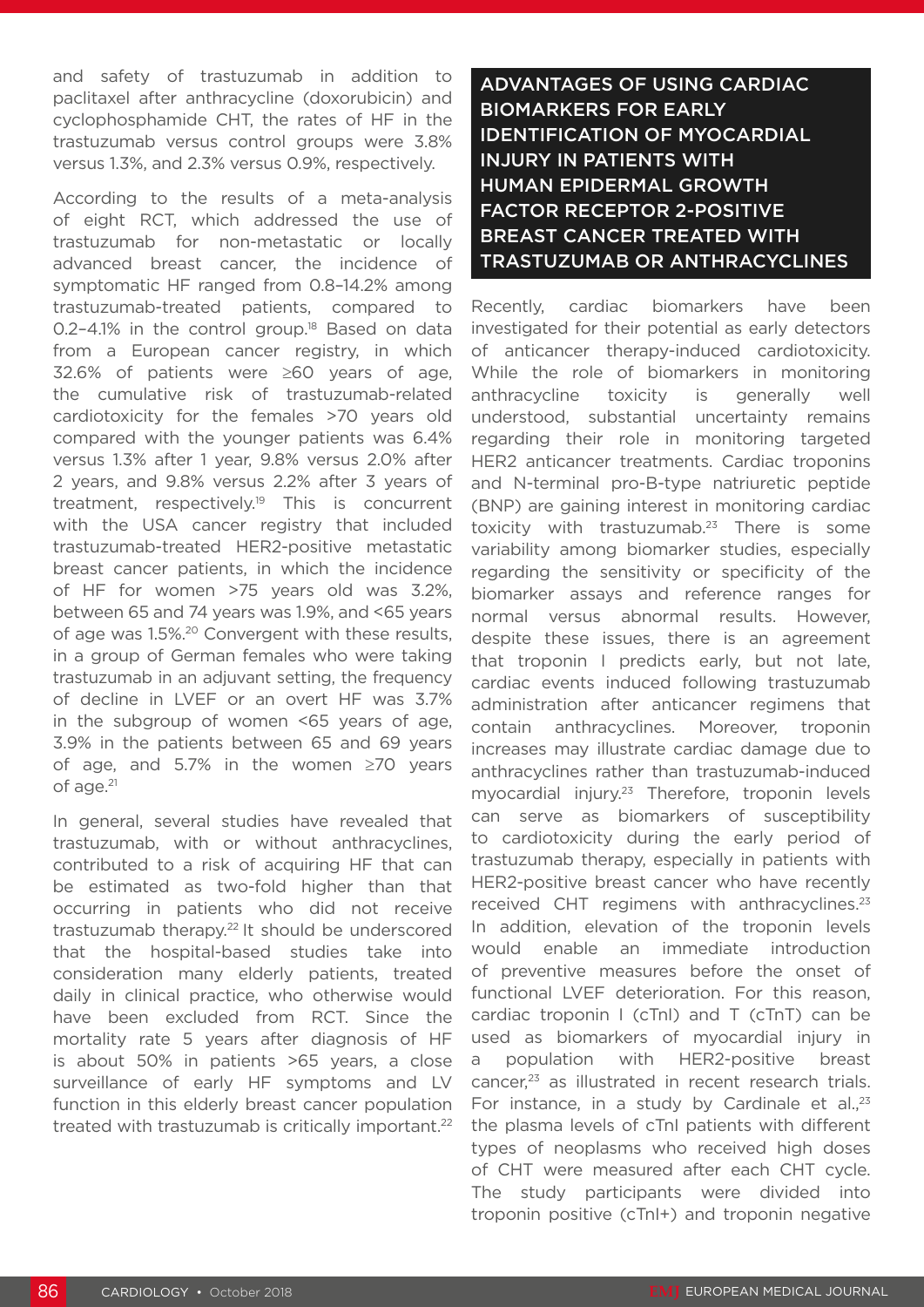(cTnI-) subgroups. In the cTnI- subgroup, there was a transient decline of LVEF post CHT (with a nadir after 3 months from baseline), followed by a subsequent recovery. In contrast, participants in the cTnI+ subgroup had bigger declines in their LVEF, which persisted for up to 7 months of monitoring.23

The impact of persistent elevations of cTnI was assessed in another trial, and the results showed that the patients who received highdose CHT and had persistent increases in cTnI had a higher incidence of cardiotoxicity (85%) compared to the patients with only transient increases of cTnI (37%) or to patients that had no elevation of  $cTnI$  (1%).<sup>24</sup> It should be noted that BNP represents a biomarker of volume overload, and persistent N-terminal pro-BNP increase after administration of CHT has been correlated with a significant drop of LVEF.<sup>25</sup> However, further studies are required to reveal whether N-terminal pro-BNP may serve as a predictive marker of trastuzumab and/or CHT-induced LV dysfunction. The role of high-sensitivity C-reactive protein is still controversial; however, it has been reported that high-sensitivity C-reactive protein can be a valid biomarker of trastuzumab-induced cardiotoxicity.26 Due to the heterogeneity of the examined populations, these findings have to be considered with caution. Furthermore, more research trials in this area are certainly merited.

### CARDIAC IMAGING FOR DETECTION AND MONITORING OF TRASTUZUMAB-INDUCED CARDIOTOXICITY

Current techniques for detecting cardiotoxicity predominantly rely on assessment of LVEF via echocardiography (ECHO) or MUGA scan. However, in some patients, by the time a decline in LVEF is detected, there has already been subclinical myocardial injury. Therefore, there is a necessity to design and implement biomarkers that will facilitate the early detection of myocardial damage.<sup>22,27,28</sup>

Unquestionably, cardiac function should be monitored during trastuzumab treatment, and a decrease in LVEF of ≥10–<55% (often asymptomatic) has been found to be clinically relevant.27 LVEF has most usually been measured via conventional two-dimensional (2D) transthoracic ECHO or radionuclide

ventriculography (MUGA scan). However, these methods lack precision and have been reported to miss some subclinical cardiac abnormalities.<sup>27</sup>

On the other hand, prompt detection of trastuzumab-induced cardiotoxicity followed by immediate administration of cardioprotective medications prior to any further decrease in cardiac function or appearance of HF symptoms is critical for both the patient and the treating team (especially for a cardiologist and an oncologist).

Regarding the cardiac imaging tools, some modern ECHO techniques, as well as cardiac MRI, have shown promise for more accurate diagnosis of LV dysfunction, which is relevant to trastuzumab. For instance, three-dimensional (3D) ECHO was indicated as a better tool than 2D ECHO for precise measurements of LVEF.<sup>29</sup> According to the recommendations of the European Association of Cardiovascular Imaging (EACVI),30 standard parasternal long axis and apical view recordings should be carried out in the end-expiratory phase, with the patients in the supine left lateral position. An average of three cycle recordings should be used for standard measurements of cardiac dimensions and function. Biplanar apical 2 and 4-chamber views should be used to measure left atrial volume. All measurements need to be performed in end systole. In addition, specific 3D loops recorded from the apical view by storing four heart cycles allows for the analysis of LV volumes.<sup>30</sup>

AN INTEGRATIVE DIAGNOSTIC APPROACH: A COMBINATION OF CARDIAC IMAGING AND BIOMARKERS IN SURVEILLANCE OF CARDIOTOXIC EFFECTS RELATED TO TRASTUZUMAB AND ANTHRACYCLINES

According to the Society for Cardiovascular Magnetic Resonance (SCMR) guidelines, in cardiac MRI analysis, which can be performed using dedicated software, the epicardial and endocardial contours can be traced in end diastole and end systole. Simultaneously, calculation of ventricular volumes, LVEF percentage, and LV mass are being performed. Moreover, 3D ECHO was demonstrated to be more reproducible over a long period of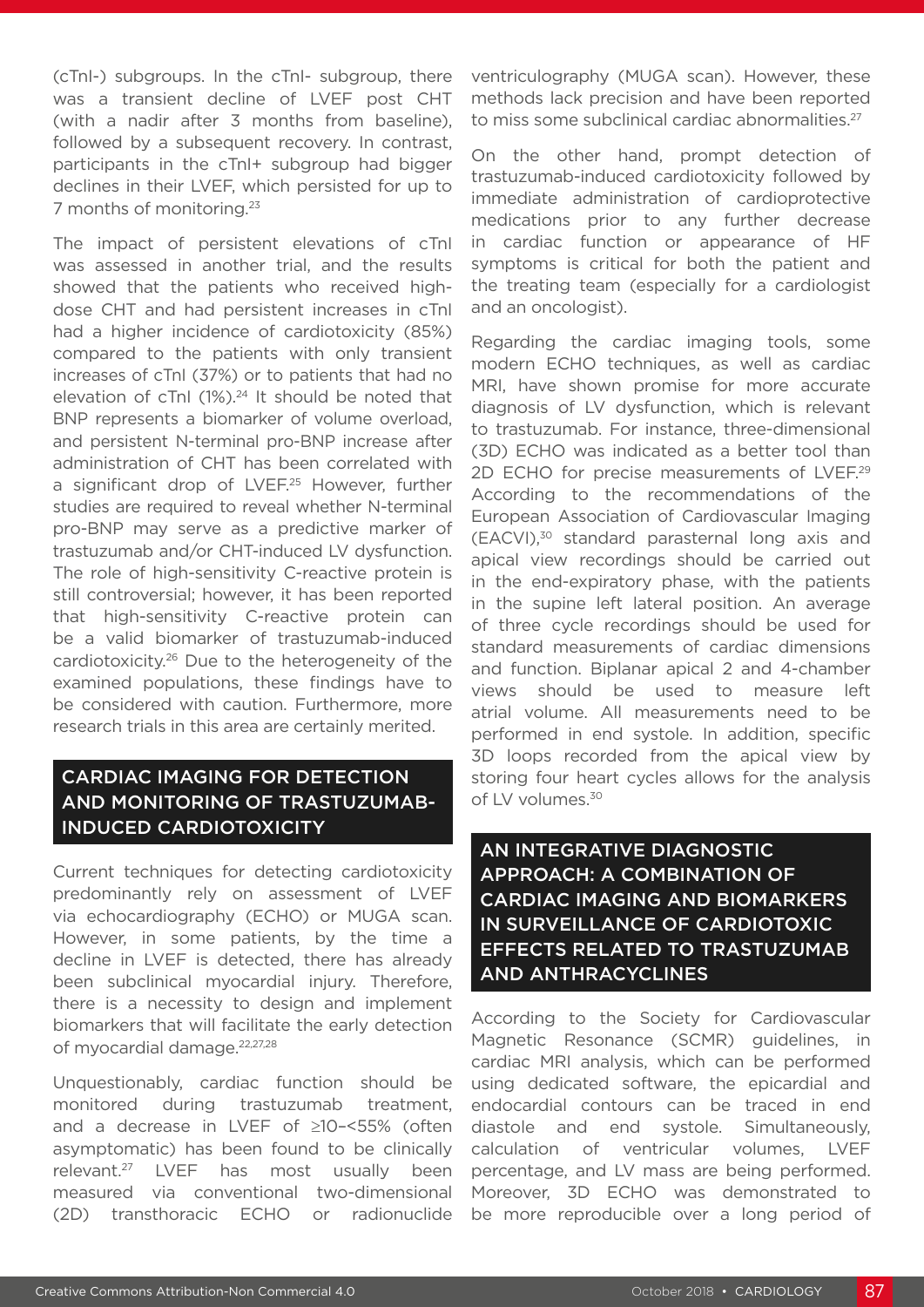monitoring and more consistent between different cardiologists performing serial ECHO exams, since both intra-observer and interobserver variability for LVEF are minimised.29,30

A recent study by Kang et al.<sup>31</sup> investigated whether changes of myocardial strain and high-sensitive cTnT may predict future cardiac dysfunction among patients who were previously exposed to anthracycline (e.g., epirubicin). In this study, the patients were examined using 2D speckle tracking ECHO (2D-STE) at baseline and then again during follow-up. Calculated global longitudinal strain (GLS), global circumferential strain (GCS), and global radial strain (GRS) were performed using 2D-STE, while LVEF was evaluated by real-time  $3D$  ECHO.<sup>31</sup> In this trial, in which cardiotoxicity criteria included a decrease of the LVEF of ≥5–<55% with symptomatic HF or an asymptomatic LVEF decline of ≥10–55%, the decrease of GLS was an independent predictor of cardiotoxicity.<sup>31</sup> In addition, GLS combined with cTnT could provide a reliable way to predict cardiac dysfunction in patients receiving anthracycline-based chemotherapy.31 Similarly, the clinical value of 2D-STE, combined with high-sensitive cTnT in early detection of the cardiotoxicity induced by anthracyclines and trastuzumab, was also investigated in a study by Ho et al.<sup>32</sup> The long-term effects of standard CHT on myocardial function in asymptomatic breast cancer survivors were examined using 2D-STE. According to this trial, some subclinical systolic and diastolic myocardial dysfunctions were reported in asymptomatic survivors of breast cancer (up to 6 years post standard CHT).<sup>32</sup>

In summary, an integrative approach that uses both cardiac imaging and biomarkers to identify cardiotoxicity of anticancer medications has beenhelpful regarding trastuzumab and anthracycline CHT, but this methodology requires further study in various therapeutic contexts, especially in theelderly patient population.28

# AN OPPORTUNITY FOR PREVENTION AND TREATMENT OF TRASTUZUMAB AND ANTHRACYCLINE-INDUCED CARDIOTOXICITY

Trastuzumab-induced cardiotoxicity is reversible and discontinuation of this agent may be

needed in up to 19% of patients.<sup>33</sup> Some studies report that angiotensin-converting enzyme inhibitors (ACEI) and beta-blockers (BB) have protective effects in CHT-induced cardiotoxicity. Cardinale et al.<sup>34</sup> reported prevention of AC-induced cardiomyopathy using the ACEI enalapril. Likewise, Kalay et al.<sup>35</sup> reported a beneficial effect of carvedilol (a BB) use for prevention of cardiotoxicity. The MANTICORE trial was designed to assess the effectiveness of an ACEI (perindopril) and BB (bisoprolol) in primary prevention of trastuzumab-induced cardiotoxicity (Table  $1$ ).<sup>36,37</sup> Results of the MANTICORE trial have revealed that bisoprolol and perindopril did not prevent LV remodeling; however, the two drugs had beneficial effects on LVEF among patients with HER2-positive, invasive, early breast cancer treated with trastuzumab.37 Furthermore, the PRADA trial showed that the angiotensin-receptor blocker candesartan, but not the BB metoprolol, resulted in less early LVEF deterioration compared to placebo during anthracyclinecontaining CHT with or without trastuzumab and radiation therapy (Table 1).<sup>38,39</sup> Moreover, in the PRADA study, an anticancer treatment was associated with a modest, short-term decline in LV function. However, a long-term assessment is necessary and, if sustained (meaning that the long-term effect of early angiotensin inhibition can be confirmed), preventative therapy with angiotensin-receptor blocker may be recommended as a standard of care. Therefore, in patients treated for early, HER2-positive breast cancer, concomitant therapy with candesartan may provide protection against early decline in LV function. $39$  There is a growing need to adequately assess cardiac safety during anticancer therapy, especially among elderly patients and cancer survivors regardless of their age. At this point, cardio-oncology, as an emerging medical speciality, requires organisational and educational training support, research infrastructure, and well equipped clinical facilities. This is in accordance with an international consensus, under the auspices of the International CardioOncology Society and the Canadian Cardiac Oncology Network (CCON); both regional and international collaborative efforts in clinical research and practice are essential for real progress in this new interdisciplinary speciality.40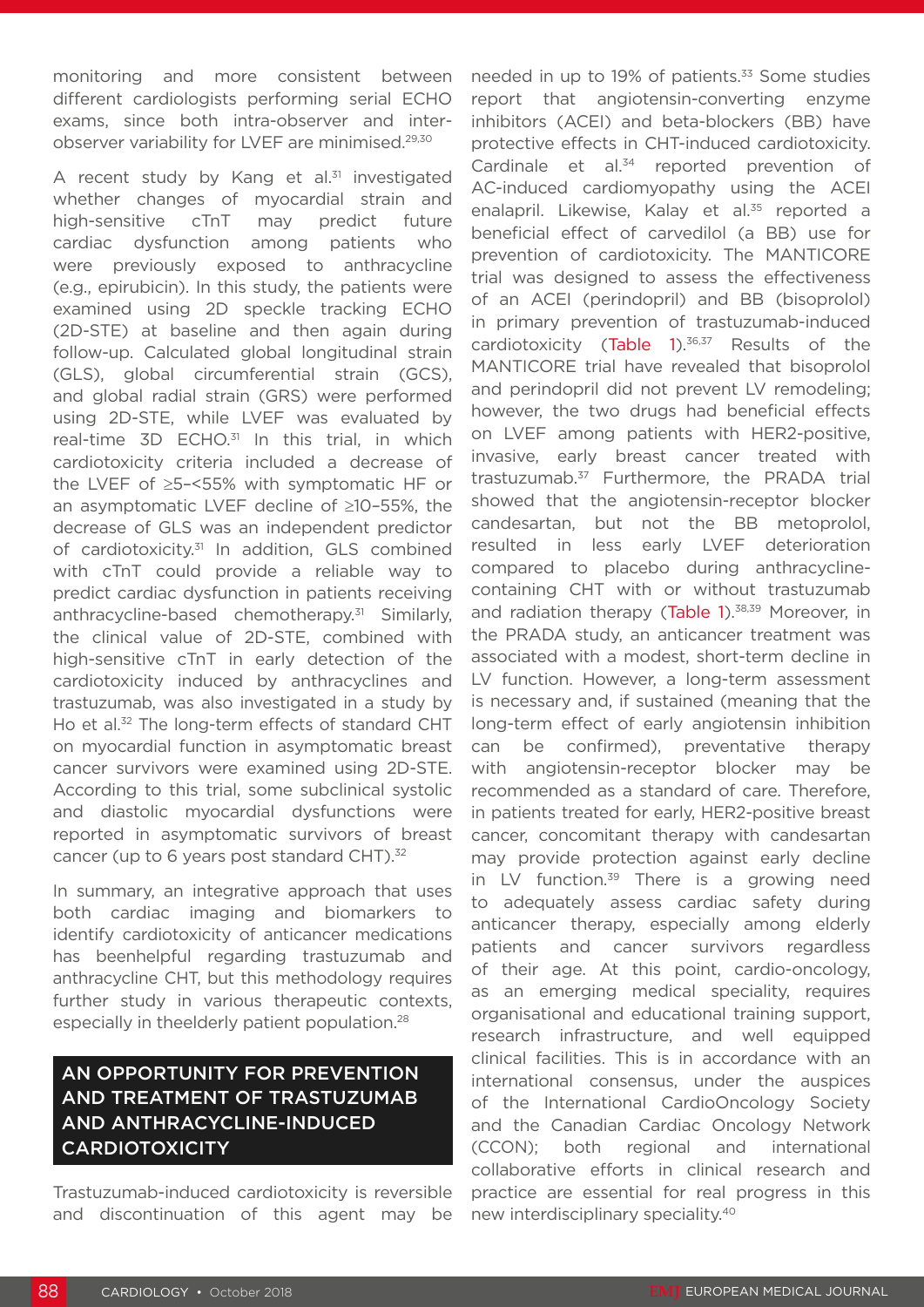Table 1: Pharmacotherapy for prevention of trastuzumab-induced cardiotoxicity in patients with human epidermal growth factor receptor 2-positive breast cancer based on two major randomised controlled trials.

| Study                                                                                                              | <b>Study details</b><br>> Number of<br>patients<br>$\sum$ Cancer<br>characteristics<br>> Follow-up<br>duration            | Main anticancer<br>treatment                                                        | Cardio-<br>protective<br>medications            | Trial results and<br>cardiac outcomes                                                                                                                                                                | <b>Clinical implications</b>                                                                                                                                                                                                       |
|--------------------------------------------------------------------------------------------------------------------|---------------------------------------------------------------------------------------------------------------------------|-------------------------------------------------------------------------------------|-------------------------------------------------|------------------------------------------------------------------------------------------------------------------------------------------------------------------------------------------------------|------------------------------------------------------------------------------------------------------------------------------------------------------------------------------------------------------------------------------------|
| <b>MANTICORE</b><br>RCT; <sup>36</sup><br>placebo-<br>controlled,<br>double-blind.<br>Pituskin<br>et al., 37 2011. | $\geq 99$ women<br>$\blacktriangleright$ HER2-positive,<br>early invasive<br>breast cancer<br>therapy<br>$\geq$ 12 months | Trastuzumab                                                                         | <b>ACEI</b><br>(perindopril)<br>BB (bisoprolol) | The first RCT<br>testing cardiac<br>medications in<br>prevention of<br>trastuzumab-<br>induced<br>cardiotoxicity.<br>12-month change<br>in LV end-diastolic<br>volume (evaluated<br>via ECHO, cMRI). | Guidelines will be<br>developed for the<br>use of ACEI and BB<br>in HER2-positive<br>breast cancer treated<br>with trastuzumab.                                                                                                    |
| <b>PRADA</b><br>RCT <sup>38</sup><br>placebo-<br>controlled,<br>double-blind.<br>Gulati et al., 39<br>2016.        | $\geq$ 120 women<br>$\blacktriangleright$ HER2-positive,<br>early stage breast<br>cancer<br>$\geq$ 12 months              | Anthracycline-<br>containing CHT<br>with or without<br>trastuzumab and<br><b>RT</b> | <b>ARB</b><br>(candesartan)<br>BB (metoprolol)  | Change in LVEF<br>(evaluated via<br>ECHO, MUGA<br>scans, or cMRI)<br>from baseline<br>to completion<br>of adjuvant<br>anticancer<br>therapy.                                                         | Treatment with<br>candesartan (but<br>not with metoprolol)<br>provides protection<br>against LVEF decline<br>in breast cancer<br>patients. Further<br>RCT are needed<br>to investigate the<br>protective role of<br>ARB long-term. |

ACEI: angiotensin-converting enzyme inhibitor; ARB: angiotensin-receptor blocker; BB: beta-blocker; cMRI: cardiac magnetic resonance imaging; CHT: chemotherapy; ECHO: echocardiography; HER2: human epidermal growth factor receptor 2; LV: left ventricle; LVEF: left ventricular ejection fraction; MUGA: multiple-gated acquisition scan; RT: radiotherapy; RCT: randomised controlled trial.

In general, for elderly patients, the treatment teams should agree that numerical age is not so important for treatment decision-making. In contrast, individual cardiovascular risk factors, CVD or other comorbidities, overall life expectancy, quality of life, and patient preferences should play a main role in the multidisciplinary management of such patients.<sup>41,42</sup>

#### **CONCLUSION**

Targeted anticancer therapy, such as treatment with trastuzumab, has shown a 50% reduction in cancer recurrence rates and >30% improvement in survival outcomes of patients with HER2-overexpressing breast cancer. However, trastuzumab has contributed to various

cardiotoxic effects (e.g., asymptomatic LVEF decline or overt HF onset), especially among elderly patients. In a real-world hospital setting, an appropriate assessment of patients by a multidisciplinary team prior to the initiation of trastuzumab is necessary to minimise the risk of potential cardiac adverse effects. Furthermore, using cardiac biomarkers (e.g., troponin I) for screening can be helpful for the early detection of myocardial injury among the most vulnerable patients. Both physicians and patients should keep in mind that advanced age and pre-existing CVD augment the probability of trastuzumab-induced cardiotoxicity and, thus, regular monitoring combined with prompt treatment are of utmost importance. Consequently, serial assessment of LVEF (via ECHO or other cardiac imaging tests)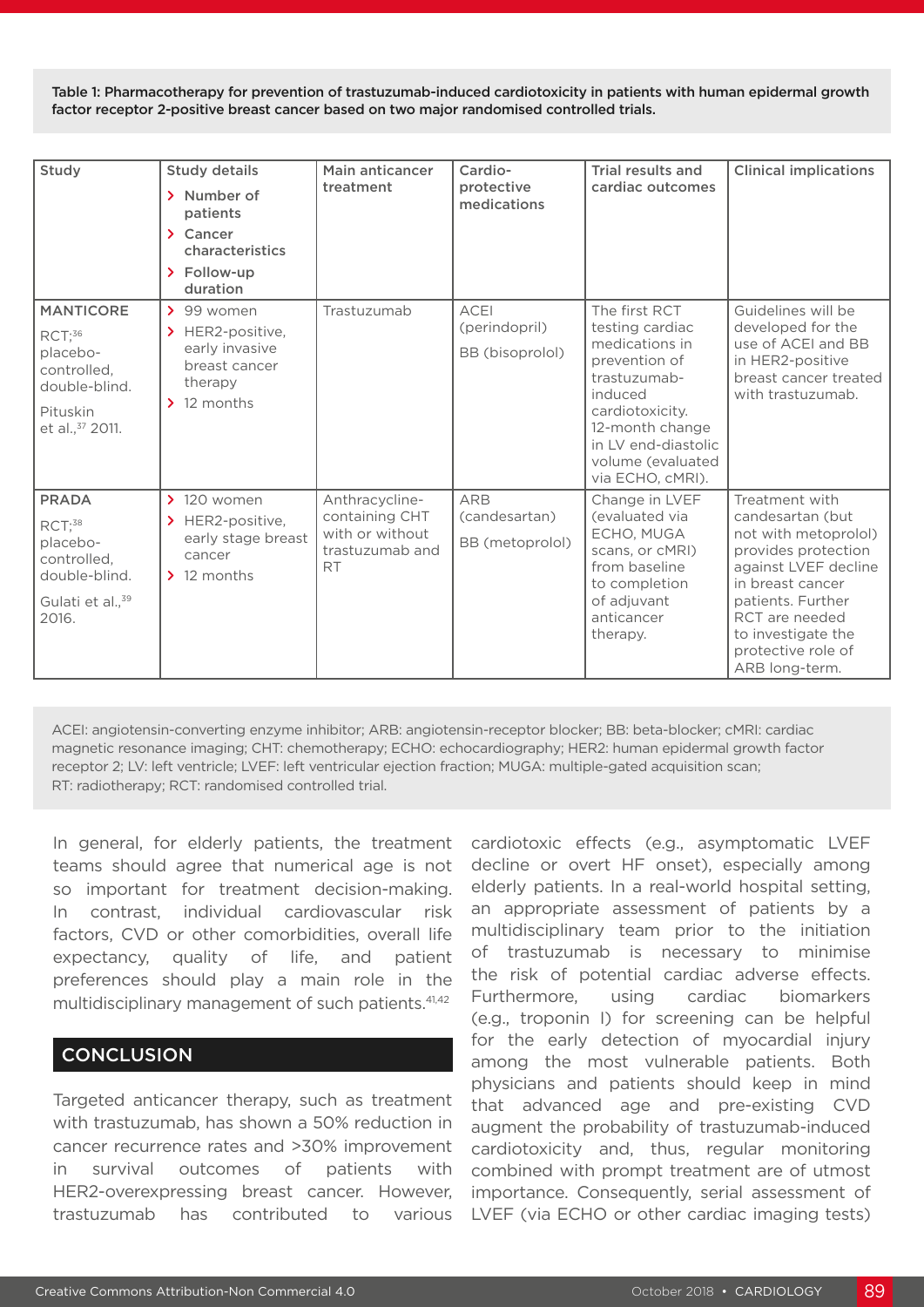as well as the use of medication, such as ACEI, angiotensin-receptor blockers, or BB, should be considered, together with a close follow-up (e.g., HF symptoms, arterial blood pressure, heart rate, LVEF, and renal function parameters). Such a proactive approach will hopefully prevent several unnecessary cardiovascular complications.

Future studies are needed to determine whether the selected cardiac biomarkers, novel imaging techniques, or their combination can be successfully employed in the older population

and measurement of specific cardiac biomarkers, for early detection; timely treatment; and regular, long-term follow-up of trastuzumab-induced cardiac adverse effects. There is the necessity to switch the thinking pattern regarding cardiotoxicity from 'responding to a problem' to 'preventing and successfully solving problems'. Finally, a future challenge is the establishment of relevant practice guidelines focussed on preventive and therapeutic strategies against cardiotoxicity at the dynamic 'intersection' of cardiology and oncology, with particular attention to a growing population of elderly patients.

#### References

- 1. Tarantini L et al.; Italian Cardio-Oncologic Network. Trastuzumab adjuvant chemotherapy and cardiotoxicity in real world women with breast cancer. J Card Fail. 2012;18(2):113-9.
- 2. Advani PP et al. Long-term cardiac safety analysis of NCCTG N9831 (Alliance) adjuvant trastuzumab trial. J Clin Oncol. 2016;34(6):581-7.
- 3. Chavez-MacGregor M et al. Trastuzumab-related cardiotoxicity among older patients with breast cancer. J Clin Oncol. 2013;31(33):4222-8.
- 4. Ewer MS, O'Shaughnessy JA. Cardiac toxicity of trastuzumab-related regimens in HER2-overexpressing breast cancer. Clin Breast Cancer. 2007;7(8):600-7.
- 5. Cameron D et al.; Herceptin Adjuvant (HERA) Trial Study Team. 11 years' follow-up of trastuzumab after adjuvant chemotherapy in HER2-positive early breast cancer: Final analysis of the HERceptin Adjuvant (HERA) trial. Lancet. 2017;389(10075):1195-205.
- 6. Slamon D et al.; Breast Cancer International Research Group. Adjuvant trastuzumab in HER2 positive breast cancer. N Engl J Med. 2011;365(14):1273-83.
- 7. Ewer MS et al. Reversibility of trastuzumab-related cardiotoxicity: New insights based on clinical course and response to medical treatment. J Clin Oncol. 2005;23(31):7820-6.
- 8. Bowles EJ et al.; Pharmacovigilance Study Team. Risk of heart failure in breast cancer patients after anthracycline and trastuzumab treatment: A retrospective cohort study. J Natl Cancer Inst. 2012;104(17):1293-305.
- 9. de Kruijf EM et al. Comparison of frequencies and prognostic effect of molecular subtypes between young

and elderly breast cancer patients. Mol Oncol. 2014;8(5):1014-25.

- 10. Ebner F et al. Tumor biology in older breast cancer patients – What is the impact on survival stratified for guideline adherence? A retrospective multi-centre cohort study of 5378 patients. Breast. 2015;24(3):256-62.
- 11. Rosso S et al.; EUNICE Survival Working Group. Up-to-date estimates of breast cancer survival for the years 2000–2004 in 11 European countries: The role of screening and a comparison with data from the United States. Eur J Cancer. 2010;46(18):3351-7.
- 12. Muss HB et al.; CALGB Investigators. Adjuvant chemotherapy in older women with early-stage breast cancer. N Engl J Med. 2009;360(20):2055-65.
- 13. Tarantini L et al.; ICARO (Italian CARdio-Oncologic) Network. Adjuvant trastuzumab cardiotoxicity in patients over 60 years of age with early breast cancer: A multicenter cohort analysis. Ann Oncol. 2012;23(12):3058-63.
- 14. Angarita FA et al. Treatment patterns of elderly breast cancer patients at two Canadian cancer centres. Eur J Surg Oncol. 2015;41(5):625-34.
- 15. Slamon DJ et al. Use of chemotherapy plus a monoclonal antibody against HER2 for metastatic breast cancer that overexpresses HER2. N Engl J Med. 2001;344(11):783-92.
- 16. Romond EH et al. Seven-year followup assessment of cardiac function in NSABP B-31, a randomized trial comparing doxorubicin and cyclophosphamide followed by paclitaxel (ACP) with ACP plus trastuzumab as adjuvant therapy for patients with node-positive, human epidermal growth factor receptor 2-positive breast cancer. J Clin Oncol. 2012;30(31):3792-9.
- 17. Perez EA et al. Four-year followup of trastuzumab plus adjuvant chemotherapy for operable human epidermal growth factor receptor 2-positive breast cancer: Joint analysis of data from NCCTG N9831 and NSABP B-31. J Clin Oncol. 2011;29(25):3366-73.
- 18. Moja L et al. Trastuzumab containing regimens for early breast cancer. Cochrane Database Syst Rev. 2012;4:CD006243.
- 19. Bonifazi M et al. Trastuzumabrelated cardiotoxicity in early breast cancer: A cohort study. Oncologist. 2013;18(7):795-801.
- 20. Kaufman PA et al. Treatment patterns and clinical outcomes in elderly patients with HER2-positive metastatic breast cancer from the registHER observational study. Breast Cancer Res Treat. 2012;135(3):875-83.
- 21. Dall P et al. Trastuzumab in the treatment of elderly patients with early breast cancer: Results from an observational study in Germany. J Geriatr Oncol. 2015;6(6):462-9.
- 22. Adamo V et al. The risk of toxicities from trastuzumab, alone or in combination, in an elderly breast cancer population. Oncology. 2014;86(1):16-21.
- 23. Cardinale D et al. Left ventricular dysfunction predicted by early troponin I release after high-dose chemotherapy. J Am Coll Cardiol. 2000;36(2):517-22.
- 24. Cardinale D et al. Prognostic value of troponin I in cardiac risk stratification of cancer patients undergoing highdose chemotherapy. Circulation. 2004;109(22):2749-54.
- 25. Sandri MT et al. N-terminal pro-B-type natriuretic peptide after high-dose chemotherapy: A marker predictive of cardiac dysfunction? Clin Chem. 2005;51(8):1405-10.
- 26. Onitilo AA et al. High-sensitivity